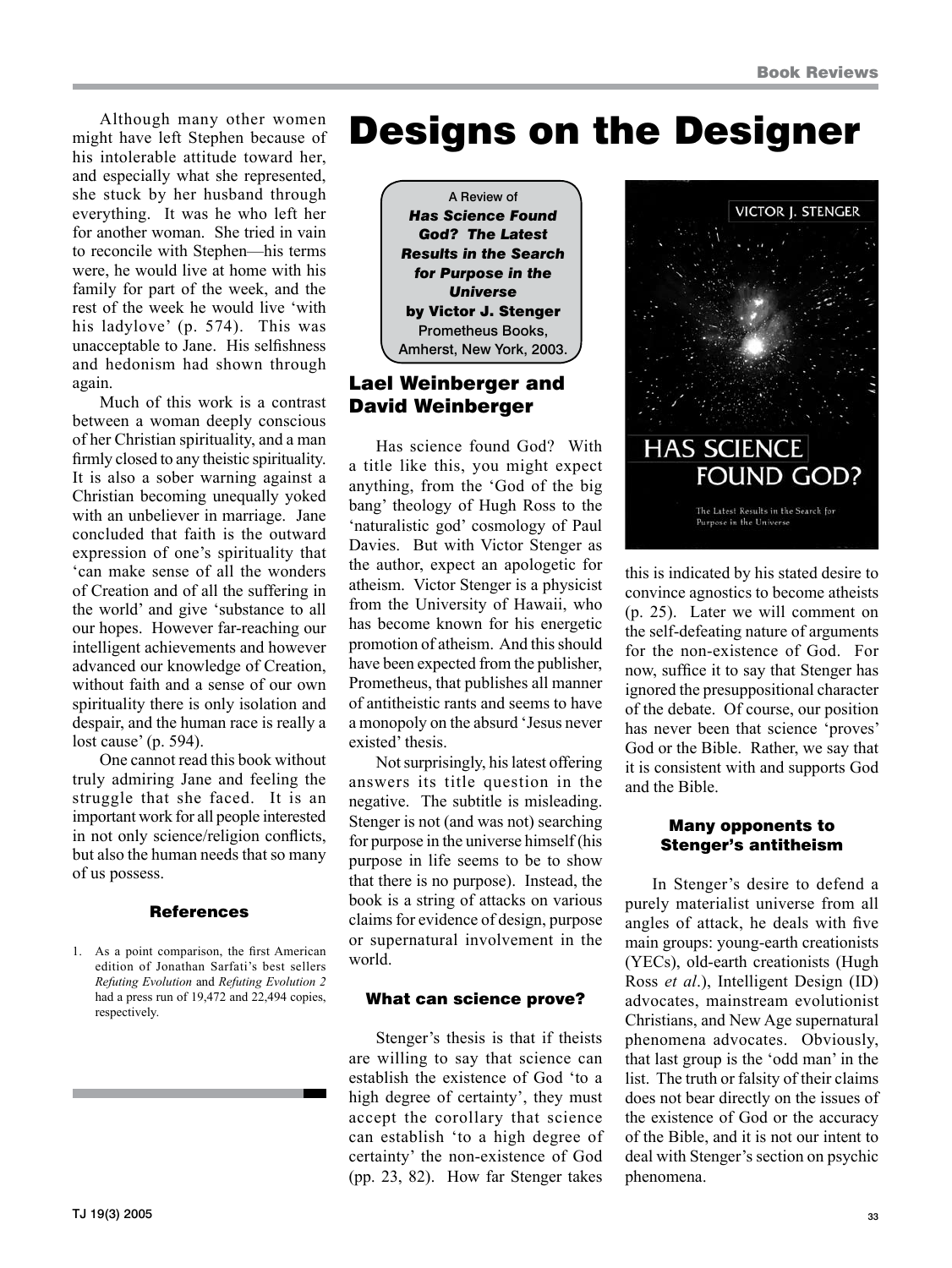#### Occam's Razor

Amidst his varied arguments, one of Stenger's prominent themes is parsimony. The principle of parsimony, or Occam's razor, states that 'a hypothesis should not be asserted, or an entity postulated, if it is not needed to explain anything'.1 Stenger argues that God is an entity or hypothesis that should only be postulated if a material, natural explanation is completely impossible; in all other events, God is eliminated by the application of Occam's razor. (Ironic that the eponymous William of Ockham (ca. 1285–1349) was a devout Christian!)

It would be nice to know what it would take for Stenger to say that this point is reached. As it is, Stenger is willing to continually multiply naturalistic hypotheses, some of which he admits may be unverifiable (pp. 159, 188), to show that science can someday expect to explain the problem, and thus avoid the introduction of a supernatural entity. Why these hypotheses are to be preferred to the introduction of God is simply that Stenger's hypotheses agree with his naturalistic presupposition.

He appears oblivious to the fact that his reasoning operates from the *premise* of naturalism; it does not *prove* naturalism. And it may be worth noting the obvious: Occam's razor only works on hypothetical entities.<sup>2</sup> For example, if someone called the Battle of Hastings a myth, and provided a more parsimonious means by which the Normans could have dominated Saxon England (not requiring a battle), they have certainly not disproved the reality of the battle. Likewise, Stenger cannot expect to make a very powerful argument against the existence of God by simply proposing scientific 'just-so' stories that are more parsimonious in his own eyes. (We must also note that there is a difference between the way science can be applied to historical events and the way it can be applied to repeatable observations.) And of course, whether any of Stenger's stories are plausible to begin with is a question we shall examine shortly.

#### Fanatics?

Before Stenger's readers get to more serious discussions, they must read Stenger's vehement *ad hominem* attack on creationists themselves. In laying an 'historical' foundation, Stenger regurgitates the discredited atheist version of the Galileo affair,3,4 and references Andrew White's discredited5 *History of the Warfare of Science With Theology* as a 'monumental' work on the issue (pp. 44–45). Not a promising beginning to the chapter.

In this chapter (the only one in which young-earth creationists are 'seriously' mentioned) Stenger does not seriously consider any scientific arguments. This is the chapter of assertion, not argument. First, he parrots some standard 'proofs' of evolution: evolution = change, so fruit flies evolve and bacteria evolve; DNA shows everything is related; evolution informs medicine (pp. 48–49). Nothing that creationists haven't already refuted (multiple times).6

Incidentally, Stenger appears unfamiliar with young-earth creationist literature more recent than 1979 (the date of the most recent YEC book in his footnotes, pp. 72–75). From this, Stenger sounds the fanfare to introduce the creationists: 'those who regard these scientific facts as a threat to faith have chosen to distort and misrepresent them to the public' (p. 51). What would he say to such notable YECs as Copernicus, Galileo, Kepler or Newton?

He calls the young earth a typical 'outrageous or easily falsified' statement of creationists (p. 63). His theme is that creation science is more of a political movement than anything else, trying to impose Christianity on the populace. He introduces Intelligent Design as a more sophisticated 'stealth creationism' with the same political agenda (pp. 62–63). In summary, both groups, Stenger says, are scared of evolution, and are willing to fight it 'by every means at their disposal, even when those means are less than scrupulous' (p. 68). In character with the rest of the chapter, this is

another assertion without argument or documentation.

#### God of the big bang?

The next chapter is cleverly titled 'No Reason to Believe' (from Hugh Ross's organization, *Reasons to Believe*). Stenger's critique of Ross highlights two points that youngearth creationists have raised as well. First, Ross's use of the big bang as a quick and easy proof of God is naïve. (It is not viewed as such by most cosmologists, contrary to the impression often given by Ross.) Second, Ross's scholarship is sloppy (pp. 84–85).7 In a later chapter Stenger deals with Gerald Schroeder, a Jewish physicist who uses the big bang for apologetics purposes similar to Ross, but for the sake of topicality it can be mentioned here. Again, Stenger's main point has been noted by the creationists as well:<sup>8</sup> the big bang, contrary to Schroeder, does not fit with Genesis, even in Schroeder's stretched timescale (pp. 165–169).

Stenger tends to ramble, and from Ross he meanders about until launching into an attack on the design (teleological) argument. His response is mostly rhetoric (much less sophisticated than that of Michael Ruse<sup>9</sup>). He confidently asserts that if you believe that God did not have to be created, it would be better to just accept the universe did not need to be created (pp. 93–95). He mentions the analogy used by creationists of a tornado assembling a Boeing 747 airplane.

'"How ridiculous!" they shout … [but] they never bother to try to describe the kinds of cosmic winds by which something infinitely more complex—God himself [*sic*]—was assembled' (p. 94).

This rhetorical jibe supposes that God has a beginning. But God is eternal; He cannot have a beginning, and hence cannot have a cause.10 Stenger does not want to bring up the issue of eternity, because without an eternal God, the alternative is an eternal universe. This does not sound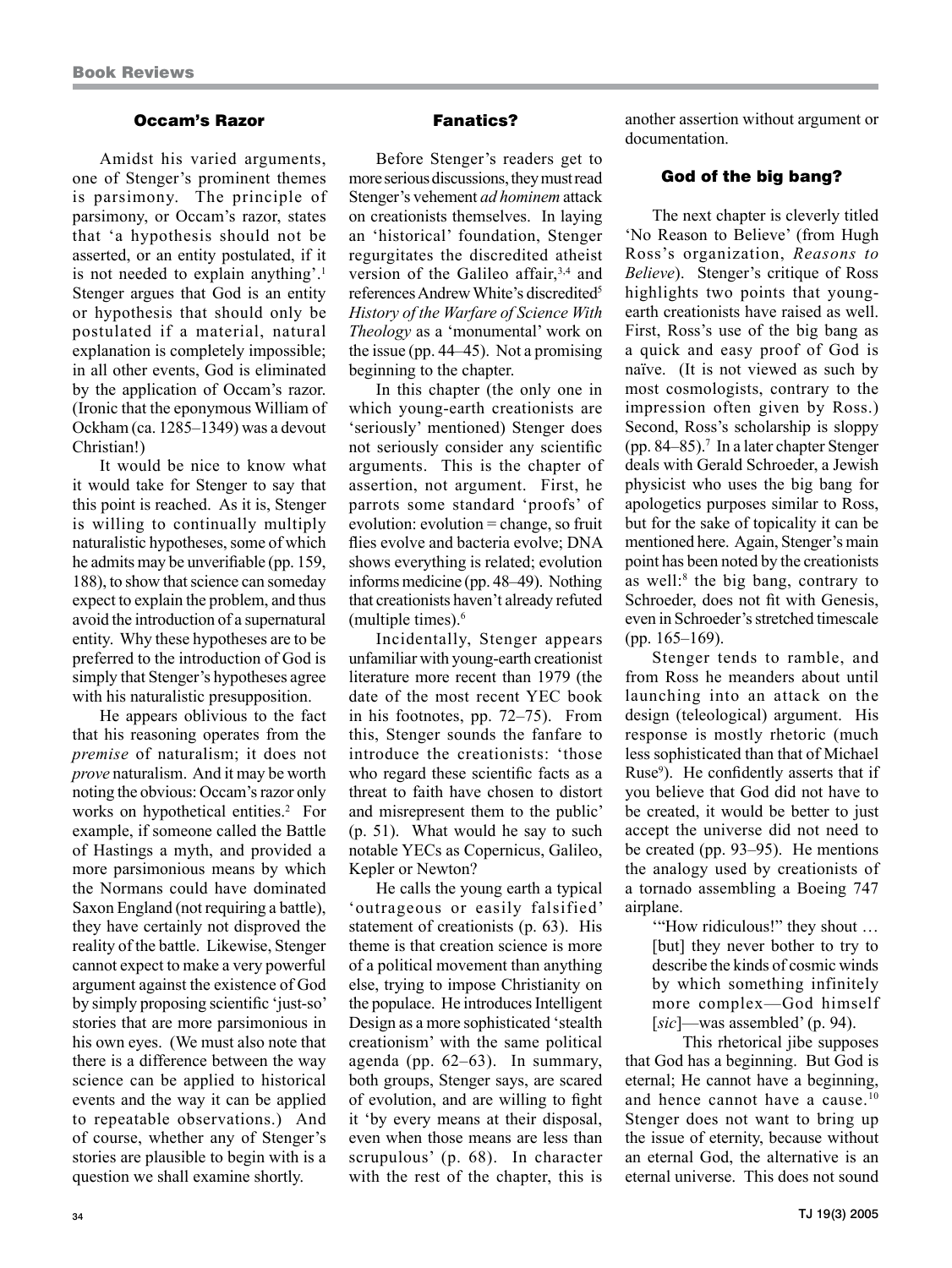so convincing, even to those who don't know the philosophical arguments against an eternal universe.<sup>11</sup> Stenger cannot accept a god and a universe that are fundamentally different. He either posits a created universe and a created god, or an uncreated eternal universe and no God. Also, God is not complex but *simple*, because He is not composed of parts.

#### Information and complexity

Next, Stenger comes to a more serious discussion of the Intelligent Design movement's scientific arguments. Even here, Stenger cannot resist making it personal by starting with an account of Baylor University's internal commotion over ID studies. Baylor, which has been called a 'BINO' (Baptist In Name Only) university, dismissed Dembski in 2000, fearing that Dembski's denial of naturalism would lose the academic respectability they desire.12 Naturally atheists like Stenger remain contemptuous anyway.

Then Stenger takes an extended look at ID mathematician William Dembski's probability filters and measures of information, with which Dembski has tried to distinguish design from chance. Stenger devotes a long and technical discussion to whether or not Dembski's information equation is the standard Shannon definition or not. In doing so, Stenger leads the reader away from the larger issue, the semantic aspects of information. Shannon information is a quantitative measure of information. As Shannon himself pointed out,

'Frequently the messages have *meaning*; that is they refer to or are correlated according to some system with certain physical or conceptual entities. These semantic aspects of communication are irrelevant to the engineering problem.'13

Shannon's concern was with engineering, not semantics. But since meaning is central to the debate in the field of information science and origins,<sup>14</sup> Shannon's purely quantitative measure of information is largely irrelevant.<sup>15</sup> Stenger's technical

exposition of information theory may impress readers, but it misses the issue of semantics entirely.

Stenger's example of increasing information by chance is very odd as well: magnets being blown by the wind, so that their new arrangement requires more bits of information to describe. (Similarly, we note that Stenger's book would require more bits of Shannon information to describe it after it has gone through a shredder!) It is hard to see how his example would apply to biological information in any meaningful sense.

#### Stenger's creation

Stenger next spends several chapters exploring aspects of his vision of a godless universe. Oddly, after so much talk about the importance of parsimony, Stenger's universe is rife with unobserved and unobservable entities.

Perhaps his most important section is his discussion of the *kalâm* cosmological argument. This argument states (1) everything that has a beginning has a cause; (2) the universe had a beginning; (3) the universe had a cause.16 Stenger is concerned to do away with a beginning of the universe. First, he briefly criticizes causality in general (of course, taking a very controversial position). Second, he proposes the existence of negative time, which keeps time itself at a sort of equilibrium or symmetry, arguing that 'none of the basic principles of physics includes a preference for one direction in time over the opposite direction' (p. 175). Reworking the concept of time itself is not a new manoeuvre for escaping the implications of the *kalâm* argument,<sup>17</sup> but frankly, we are not sure how seriously we should take a proposal like this. It would seem to be, even in principle, beyond the realm of scientific testing or observation. Occam's razor could easily slice away this imaginary concept. Besides, it does not even solve the ultimate problem, for Stenger ought now to explain the beginning of negative time.

He also gets into the speculation regarding dark matter and dark energy, two unobserved entities that can likewise get the razor in absence of further evidence. He says dark matter and dark energy are great solutions to a problem for the big bang (pp. 157–159). We say the problem is still unsolved, and the absence of dark matter and dark energy only highlights another problem for big bang advocates.18,19

Yet another totally hypothetical entity supported by Stenger is the existence of multiple universes. Again, this is not a new idea. Once the universe is postulated to have begun as a quantum fluctuation, the question arises why others do not likewise do so. Why would it only happen once? Stenger speaks up for the possibility of other, simultaneously existing universes, which might have different constants (pp. 183–184). Presumably, this would be impossible to observationally verify. Since Stenger has said that reality is 'composed of objects that kick back at you when you kick them' (p. 191), we must wonder how scientists will ever be able to 'kick' one of these universes.

Finally, Stenger spends a chapter attempting to explain physical laws in a godless universe. He 'introduces' an atom into 'the void' and proclaims, lo and behold, that it has no special position, no special direction, and no special moment in time. Thus, Stenger says, it shows symmetry principles that are the foundations of physical laws. The argument is clever, but not particularly convincing. Particularly problematic is his 'void' underlying the 'experiment'.

'The void, as I visualize it, is not "nothing" in the absolute sense ... I will define "void" as that minimal arena that permits any experiment at all' (p. 192).

At first glance he appears to be starting with an ontologically real 'void', which he defines in terms of emptiness. If this is the case, obvious questions arise. Where did this void come from? (We do not see how it could have come from the big bang quantum fluctuation, which presumably took place in the 'void'.) Are we to suppose that this vacuous space is an eternally existing entity?